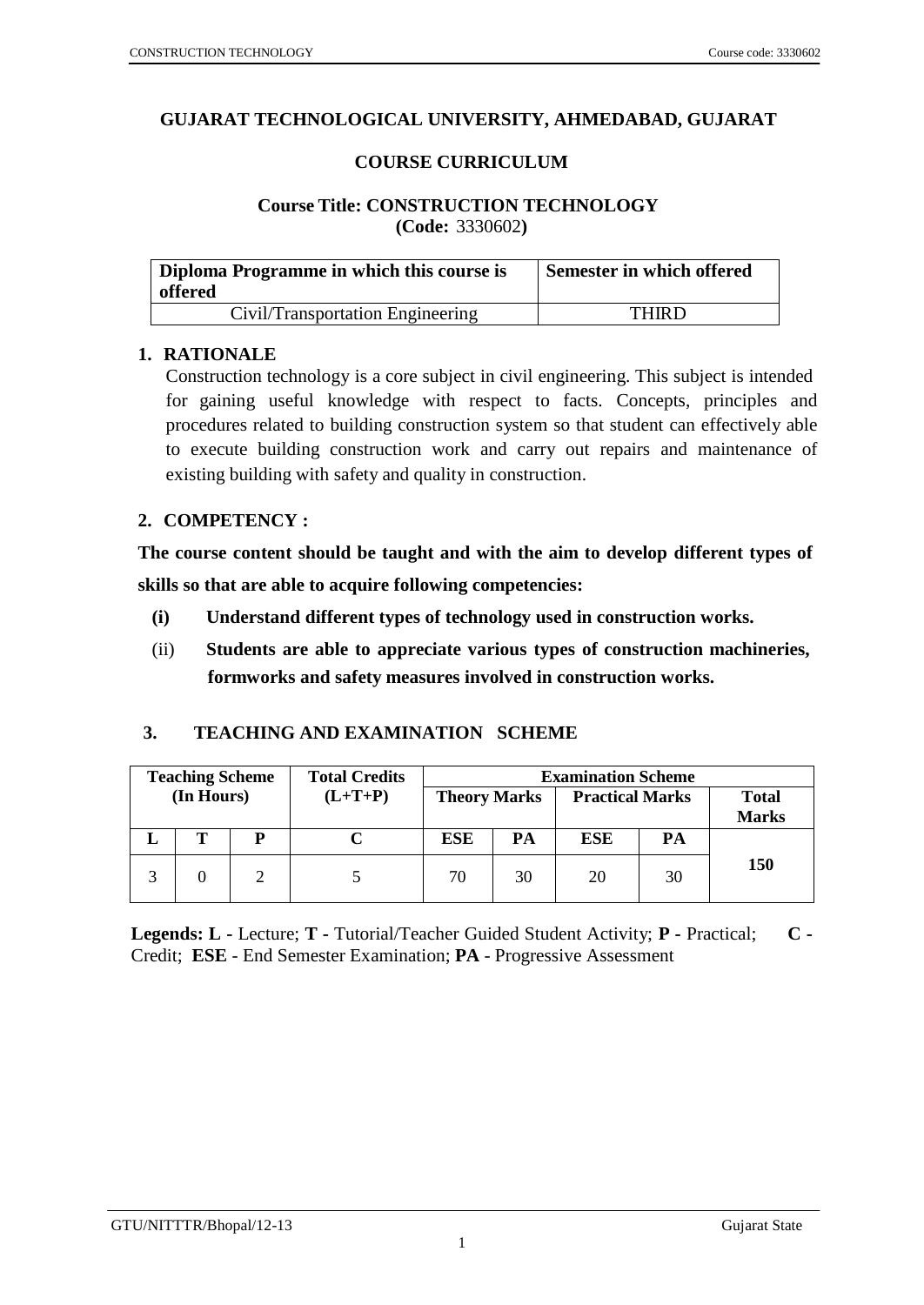# **4. COURSE DETAILS**

| Unit                           | <b>Major</b><br>Learning                                                        | <b>Topics and Sub-topics</b>                                                 |
|--------------------------------|---------------------------------------------------------------------------------|------------------------------------------------------------------------------|
|                                | <b>Outcomes</b>                                                                 |                                                                              |
| Unit $-I$<br><b>INTRODUCTI</b> | Appreciate<br>various<br>1a.<br>of<br>civil<br>types<br>engineering structures. | 1.1 Introduction of various Civil Engineering<br>structures                  |
| <b>ON</b>                      |                                                                                 | 1.2 Functions of various components of                                       |
|                                | 1b. Develop concept<br>of                                                       | building and other structures                                                |
|                                | various<br>οf<br>types                                                          |                                                                              |
|                                | of<br>components<br>building.                                                   |                                                                              |
| $Unit - II$                    | 2a.<br>Know<br>of<br>type                                                       | 2.1 Classification and types of foundations                                  |
| <b>FOUNDATION</b>              | foundation<br>and<br>its                                                        | 2.2 Selection of the suitable type of foundation                             |
| S                              | suitability to different                                                        | for required structure and as per situation                                  |
|                                | type of soil.                                                                   | 2. 3Foundations in black cotton soil, loose soils                            |
|                                | 2b. Explain the failure of                                                      | etc.                                                                         |
|                                | foundation<br>and                                                               | 2.4Timbering in trenches<br>2.5 Failures in foundation Precautions &         |
|                                | remedial measures                                                               | remedial measures                                                            |
| $Unit - III$                   | 3a. Develop concept of                                                          | 3.1 Brick and stone masonry                                                  |
| <b>BUILDING</b>                | different types<br>of                                                           | 3.2 Selection of suitable type of masonry                                    |
| <b>CONSTRUCTI</b>              | brick<br>and<br>stone                                                           | 3.3 Construction procedures.                                                 |
| ON                             | masonry.                                                                        | 3.4 Ingredients of concrete.                                                 |
|                                |                                                                                 | 3.5 Production of concrete, transportation,                                  |
|                                | 3b. Explain construction<br>procedure.                                          | placing, compaction, curing<br>3.6 Concrete in different situations viz. hot |
|                                |                                                                                 | weather, cold weather, under water etc.                                      |
|                                | 3c. Explain different types                                                     | 3.7 Purpose & types of scaffolding and                                       |
|                                | of concrete and its                                                             | centering                                                                    |
|                                | type.                                                                           | 3.8 Suitability of scaffolding as per situations                             |
|                                | 3d.Develop<br>concept                                                           | and type of structures.                                                      |
|                                | about various type of<br>form work.                                             | 3.9 Erection of centering for different<br>component                         |
| $Unit - IV$                    | Appreciate<br>the<br>4a.                                                        | 4.1 Plastering & pointing- its purpose,                                      |
| <b>BUILDING</b>                | different<br>of<br>types                                                        | various types, construction procedures,                                      |
| <b>ITEMS</b>                   | building items.                                                                 | advantages and disadvantages, suitability                                    |
|                                | Explain<br>4b.<br>various                                                       | of                                                                           |
|                                | construction<br>activity                                                        | each.                                                                        |
|                                | like<br>damp<br>proof<br>course (D.P.C) and                                     | 4.2 Damp proof course (DPC)<br>4.3 Anti-termite measures and treatments      |
|                                | anti termite treatment.                                                         | 4.4 Construction joints-need and materials                                   |
|                                | 4c. Able to know the                                                            | used.                                                                        |
|                                | different<br>of<br>types                                                        | 4.5 Plumbing and electrification-various types                               |
|                                | plumbing and electric                                                           | of fittings and laying procedure.                                            |
|                                | fittings<br>and<br>laying                                                       |                                                                              |
|                                | procedure.                                                                      |                                                                              |
| $Unit - V$                     | introduce<br>Able to<br>5a.                                                     | 5.1Purpose, advantages and                                                   |
| <b>CONSTRUCTI</b>              | different<br>of<br>types                                                        | disadvantages.                                                               |
| <b>ON</b>                      | construction                                                                    | 5.2 Machineries used for earthwork and                                       |
| <b>MACHINARY</b>               | machinery, its features                                                         | for other construction works. Mortar -                                       |
|                                | and                                                                             | Types & specific uses                                                        |
|                                | Working.                                                                        | 5.2.1 Their details, special features,<br>suitable uses, specifications.     |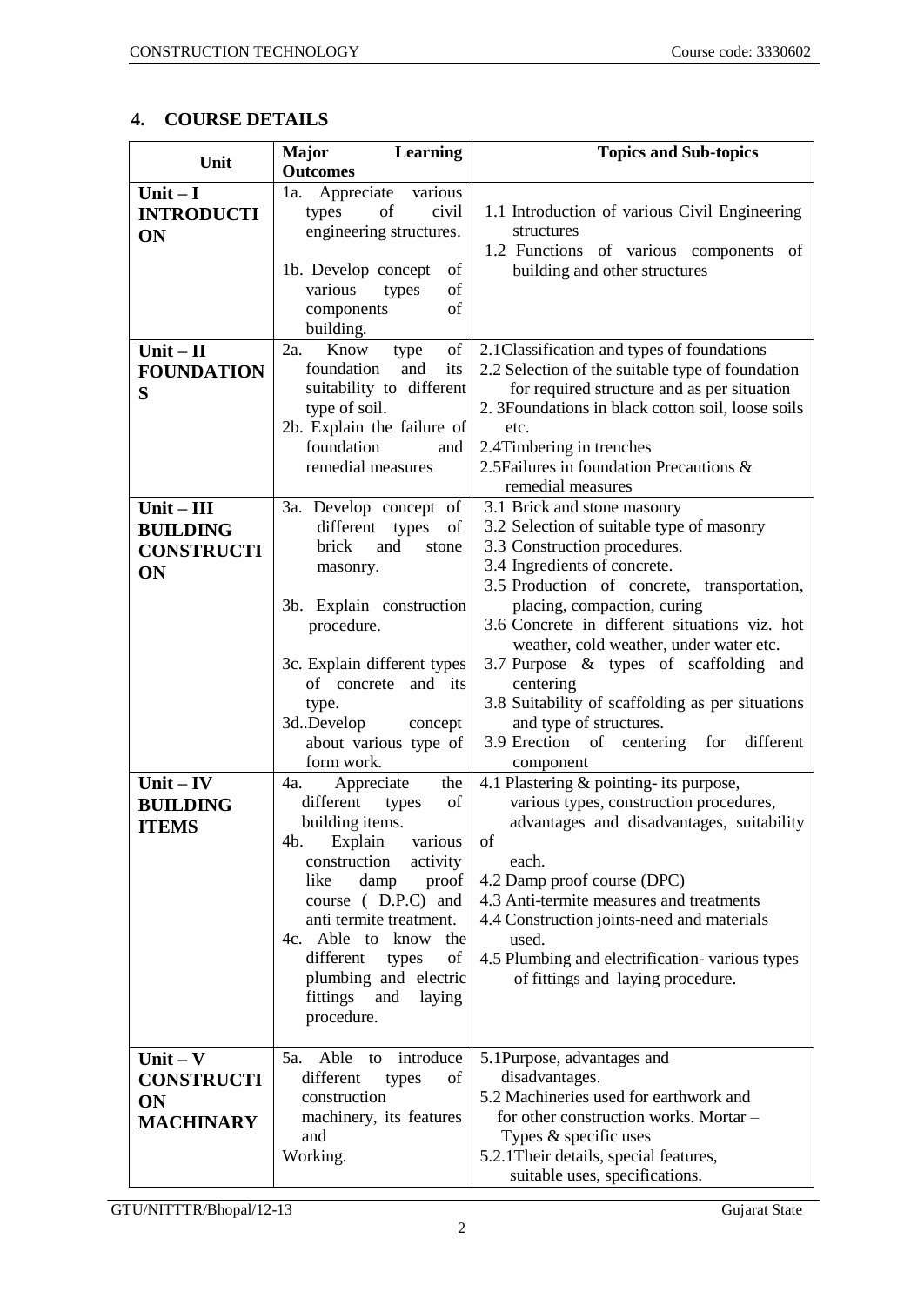| Unit                                                                                                    | Major<br>Learning<br><b>Outcomes</b>                                                                                                                                                                                                                             | <b>Topics and Sub-topics</b>                                                                                                                                                                                                                                                                                                                                                                                                             |
|---------------------------------------------------------------------------------------------------------|------------------------------------------------------------------------------------------------------------------------------------------------------------------------------------------------------------------------------------------------------------------|------------------------------------------------------------------------------------------------------------------------------------------------------------------------------------------------------------------------------------------------------------------------------------------------------------------------------------------------------------------------------------------------------------------------------------------|
| Unit $- VI$<br><b>BUILDING</b><br><b>MAINTENAN</b><br><b>CE AND</b><br><b>SAFETY</b><br><b>MEASURES</b> | 6a. Describe<br>concept<br>about the maintenance<br>work, know causes,<br>types and its remedial<br>measures<br>6b. Understand about the<br>important laws/norms<br>and act of safety.<br>6c. Explain precautions<br>precautionary<br>and<br>measures of safety. | 6.1 Purpose, need, importance, methods.<br>6.2 Causes and types of defects in buildings.<br>6.3 Preparation of report on maintenance<br>work.<br>6.4 Remedial measures and<br>execution<br>procedure of any one type of building<br>maintenance work.<br>6.5 Importance of various Laws / Norms /<br>Regulations / Acts for safety.<br>6.6 Precautions and precautionary<br>Measures.<br>6.7 Post-accident procedures. Give<br>Examples. |

# **5 SUGGESTED SPECIFICATION TABLE WITH HOURS & MARKS (THEORY)**

| $\mathbf{U}\mathbf{n}$ | <b>Unit Title</b>     |                 | <b>Distribution of Theory Marks</b> |              |       |              |
|------------------------|-----------------------|-----------------|-------------------------------------|--------------|-------|--------------|
| it                     |                       | <b>Teaching</b> | $\mathbf R$                         | $\mathbf{I}$ | A     | <b>Total</b> |
|                        |                       | <b>Hours</b>    | <b>Level</b>                        | <b>Level</b> | Level | <b>Marks</b> |
| I                      | <b>INTRODUCTION</b>   | 4               | 04                                  | 02           | 00    | 06           |
| $\mathbf{I}$           | <b>FOUNDATIONS</b>    | 6               | 04                                  | 02           | 04    | 10           |
| III                    | <b>BUILDING</b>       | 10              | 02                                  | 08           | 08    | 18           |
|                        | <b>CONSTRUCTION</b>   |                 |                                     |              |       |              |
| IV                     | <b>BUILDING ITEMS</b> | 8               | 02                                  | 06           | 06    | 14           |
| V                      | <b>CONSTRUCTION</b>   | 6               | 00                                  | 06           | 04    | 10           |
|                        | <b>MACHINARY</b>      |                 |                                     |              |       |              |
| VI                     | <b>BUILDING</b>       | 8               | 02                                  | 04           | 06    | 12           |
|                        | <b>MAINTENANCE</b>    |                 |                                     |              |       |              |
|                        | <b>AND SAFETY</b>     |                 |                                     |              |       |              |
|                        | <b>MEASURES</b>       |                 |                                     |              |       |              |
|                        |                       |                 |                                     |              |       |              |
|                        | <b>Total</b>          | 42              | 14                                  | 28           | 28    | 70           |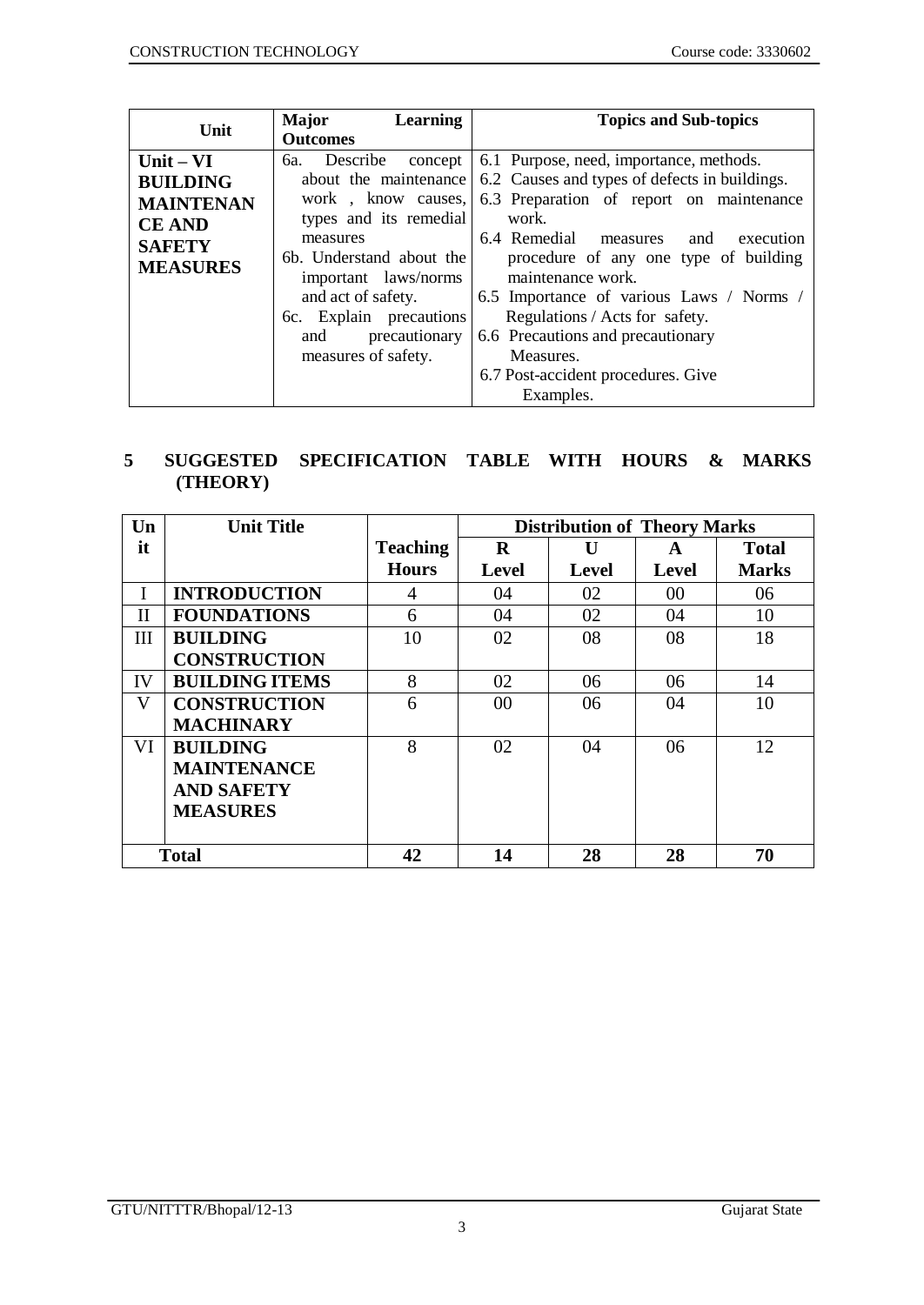## **6 SUGGESTED LIST OF EXERCISES/PRACTICAL**

The practical/exercises should be properly designed and implemented with an attempt to develop different types of skills so that students are able to acquire the competency. Following is the list of experiments for guidance.

| S. No.         | Unit No.                         | <b>Practical/Exercise</b>                                                | Apprx. Hrs.<br><b>Required</b> |
|----------------|----------------------------------|--------------------------------------------------------------------------|--------------------------------|
| $\mathbf{1}$   |                                  | <b>Sketches for</b>                                                      | 10                             |
|                | П                                | Foundations - various types, Layout plan, timbering in<br>trenches       |                                |
|                | $\mathop{\mathrm{III}}\nolimits$ | Brick and stone masonry work                                             |                                |
|                | Ш                                | Scaffolding works and cantering                                          |                                |
|                | IV                               | Different types of Damp Proof Course                                     |                                |
| $\overline{2}$ |                                  | <b>Field work</b>                                                        |                                |
|                | $\mathbf{I}$                     | Exercise for layout using foundation plan of a given<br>building on site | 8                              |
|                | $\rm III$                        |                                                                          |                                |
|                |                                  | Exercise for carrying out different types of masonry                     |                                |
| 3              |                                  | <b>Field Visit</b>                                                       | 10                             |
|                |                                  | Arrange field visit at construction site where the following             |                                |
|                |                                  | works are in progress                                                    |                                |
|                | $\mathbf{I}$                     | (a) Excavation for foundation                                            |                                |
|                |                                  | Describe machinery involved                                              |                                |
|                |                                  | Describe types of structure                                              |                                |
|                | $\mathop{\mathrm{III}}\nolimits$ | Precautions and safety measures<br>(b) Concreting                        |                                |
|                |                                  | Grade of concrete                                                        |                                |
|                |                                  | Admixtures and its effects                                               |                                |
|                |                                  | Batching of concreting                                                   |                                |
|                |                                  | Transporting, placing and curing of concrete                             |                                |
|                | III                              | (c) Masonary                                                             |                                |
|                |                                  | Types of masonary                                                        |                                |
|                |                                  | Types of mortar and ratio                                                |                                |
|                |                                  | Types of bond and construction procedure                                 |                                |
|                |                                  | Methods involved in quality control of                                   |                                |
|                |                                  | masonary work                                                            |                                |
|                | IV                               | (d) Flooring                                                             |                                |
|                |                                  | Types of flooring                                                        |                                |
|                |                                  | Proportion and procedure of flooring                                     |                                |
|                |                                  | Anti termite treatment                                                   |                                |
|                | ${\rm IV}$                       | (e) Plastering & Pointing                                                |                                |
|                |                                  | Types of mortar and ratio                                                |                                |
|                |                                  | Types of plastering work and its suitability                             |                                |
|                |                                  | Types of pointing work and its suitability                               |                                |
|                |                                  | Quality check for plastering and pointing work                           |                                |
|                |                                  | Total                                                                    | 28                             |